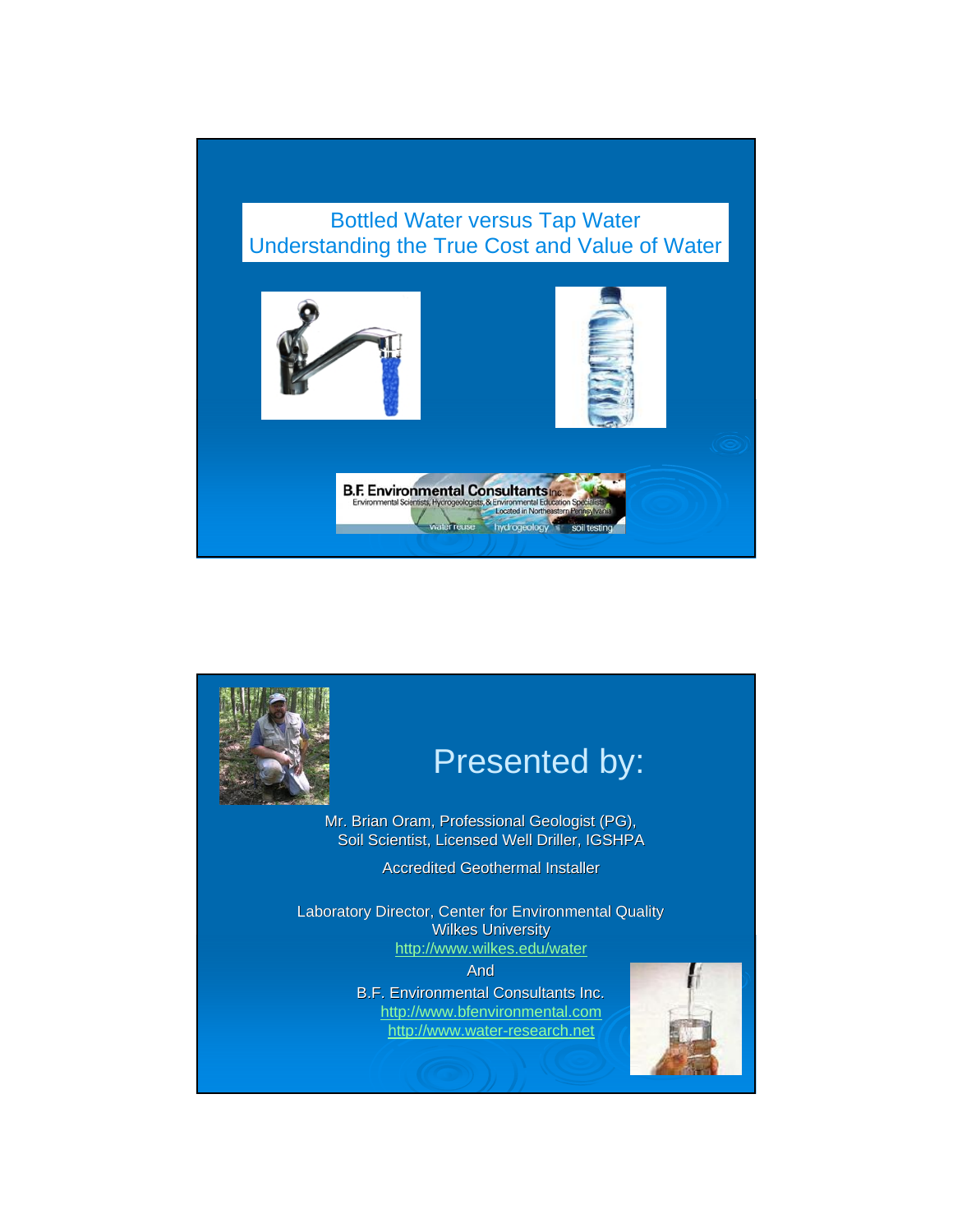## Tap Water – Some Facts

Sources are Regulated by the PADEP and EPA

- $\triangleright$  Regulated via the "Safe Drinking Water Act"
- $\triangleright$  Act sets Primary and Secondary Standards that address public health issues and aesthetics
- $\triangleright$  The Act regulates the construction on operation of water facilities and require monitoring and inspections.

 $\ge$  Your cost for water - 0.0062 cents per gallon

### **Tap Water Source**

- $\geq$  Most tap water sources are a combination of deep groundwater wells and surface reservoirs.
- $>$  The water is treated to meet drinking water standards.
- $\triangleright$  In general, most public water systems no longer use spring water sources because of the vulnerability for contamination.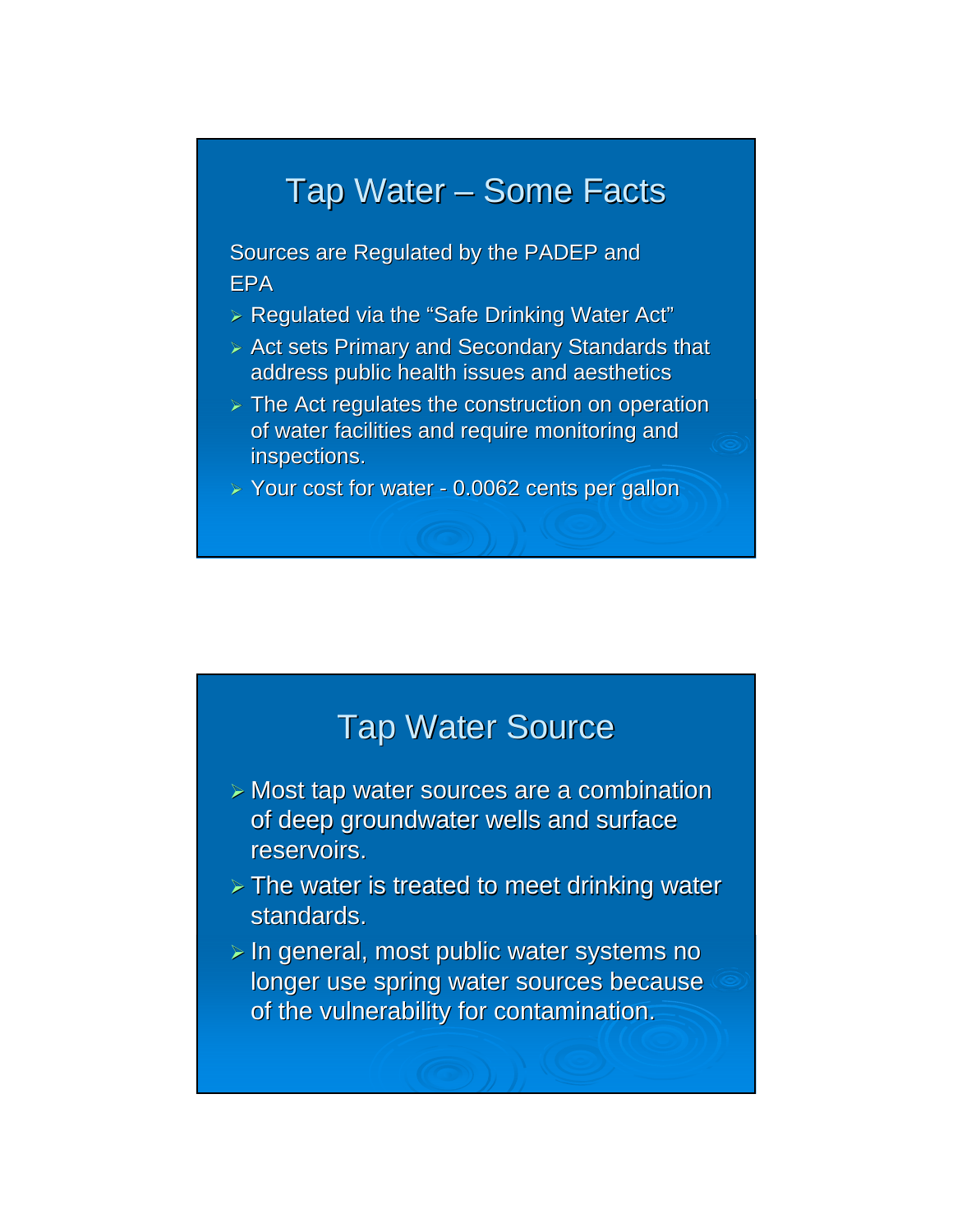## Tap Water – Complaints

**Common Tap Water Complaints** 

- $\triangleright$  Water has a strange taste.
- $\triangleright$  The water is cloudy or has an odor or smell.
- $>$  The water is sometimes dirty and not clear.
- $>$  The water has a metallic taste.
- $\triangleright$  The ice from my ice maker has a strange odor.

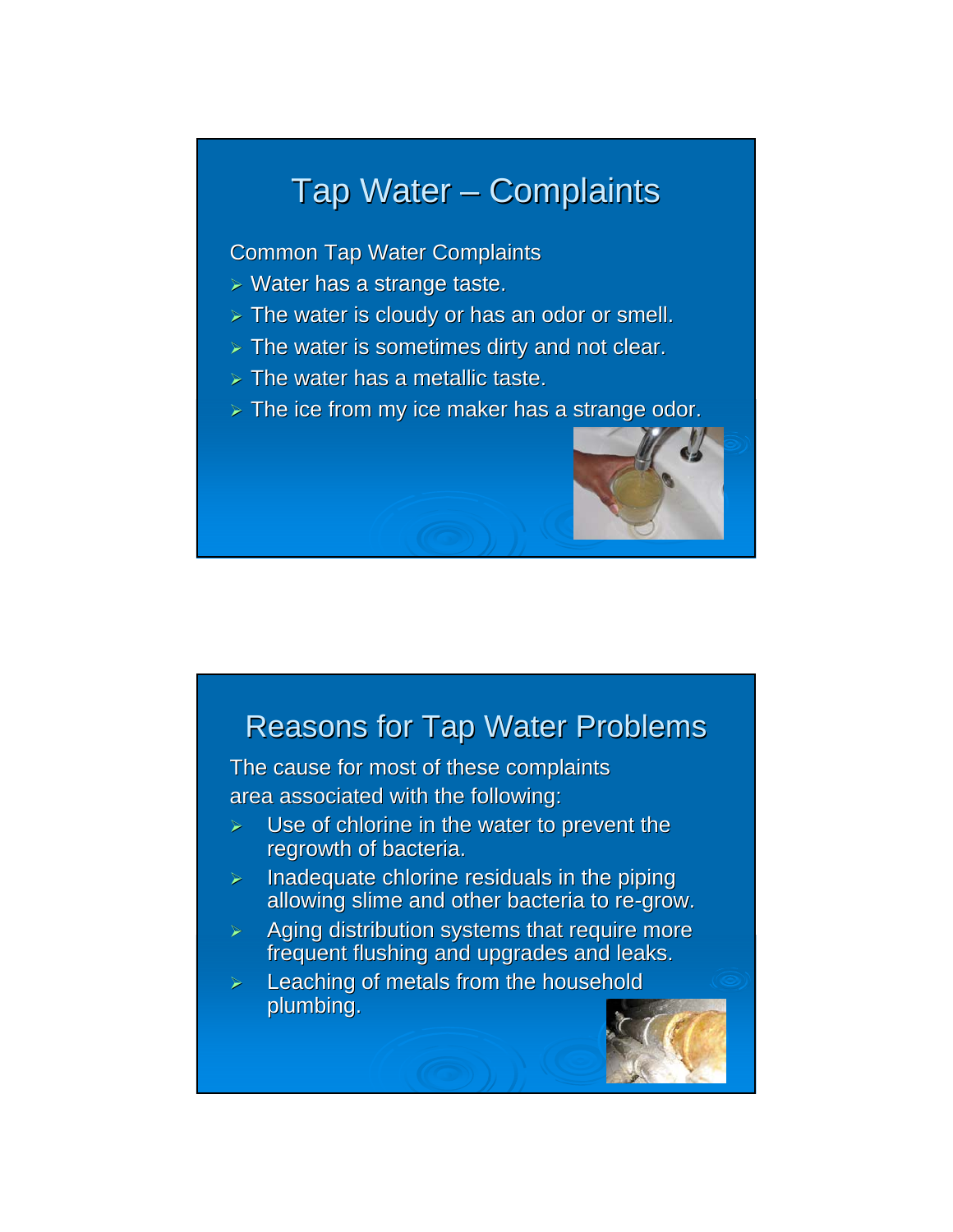## **Bottled Water**

- $\geq$  About 25 % to 40% of bottled water are just more highly treated public water.
- $\ge$  Examples are Dasani (Coca-Cola) and Aquafina on the label it will be marked purified water.
- $\triangleright$  Systems are inspected and Monitored.
- $\triangleright$  Bottled Water is Regulated by the FDA and Local State **Agency**
- $\triangleright$  The bottled spring water may be from the same source, but the bottle will be labeled spring water.
- $\geq$  Bottled water cost \$ 5.60 to \$ 8.00 per gallon- this is more expensive than gasoline !

### **Cost of Bottled Water**

- $\geq$  Bottled water cost \$ 5.60 per gallon; whereas tap water is only  $$ 0.006$  per gallon.
- $\geq$  Spring water at the source sells for \$ 0.02 per gallon.
- $\triangleright$  Hidden costs for transporting and delivery of the water.
- $\geq$  Only a small percentage of the plastic bottles are recycled.
- $\triangleright$  The estimated hidden cost to a 1 liter bottle of water is  $$ 2.70.$  Therefore, the actual total cost for a 1 –gallon of water may be as high as  $$ 8.00$ per gallon.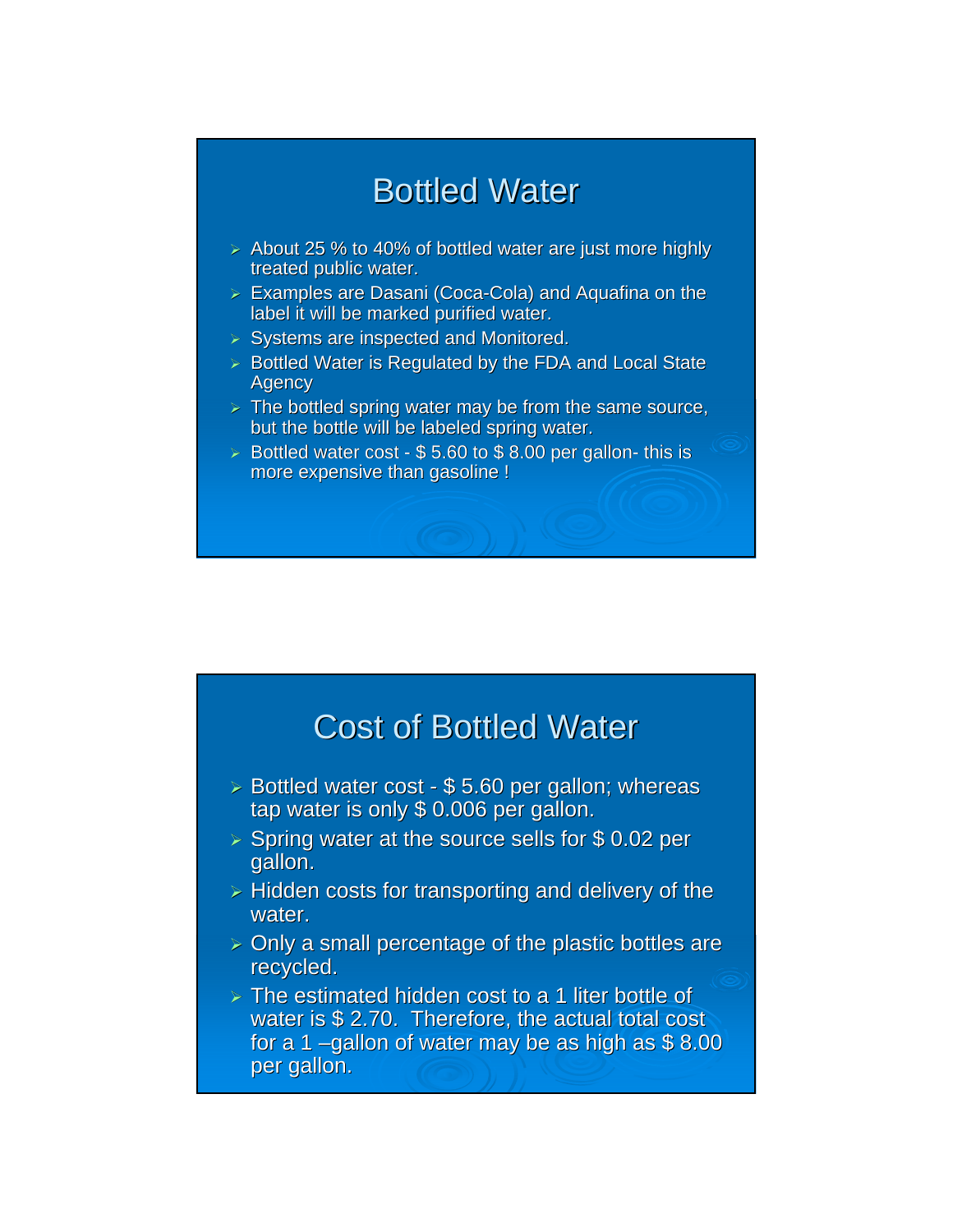## **Why Landowners Sell Spring Water?**

- $\ge$  Spring water at the source sells for \$0.02 per gallon.
- $\triangleright$  Client pays for hauling cost.
- $\geq$  At a flow of 100 gpm- that is \$ 2.00 per minute
- $\geq$  \$ 2.00 per minute equals \$ 2880.00 per day.
- $>$  Annually \$1,051,200 per year.

## **Making Better Choices**

1. At home use tap water for drinking  $-$  if necessary install a point of use water filter to improve water quality of the water. A POU system may cost \$0.05 to \$ 0.10 per gallon or a home pitcher system may cost  $$ 0.10$  to  $$ 0.20$  per gallon.

2. Consider bottling your own tap water rather than buying purified water- Use a stainless steel water bottle.

3. If you like the taste of spring water, make sure to purchase a spring water that is locally produced, such as: Three-Springs, Fox Ledge, Tomhicken to name a few.

4. Read the label before you buy !

5. Make sure to recycle any plastic bottles!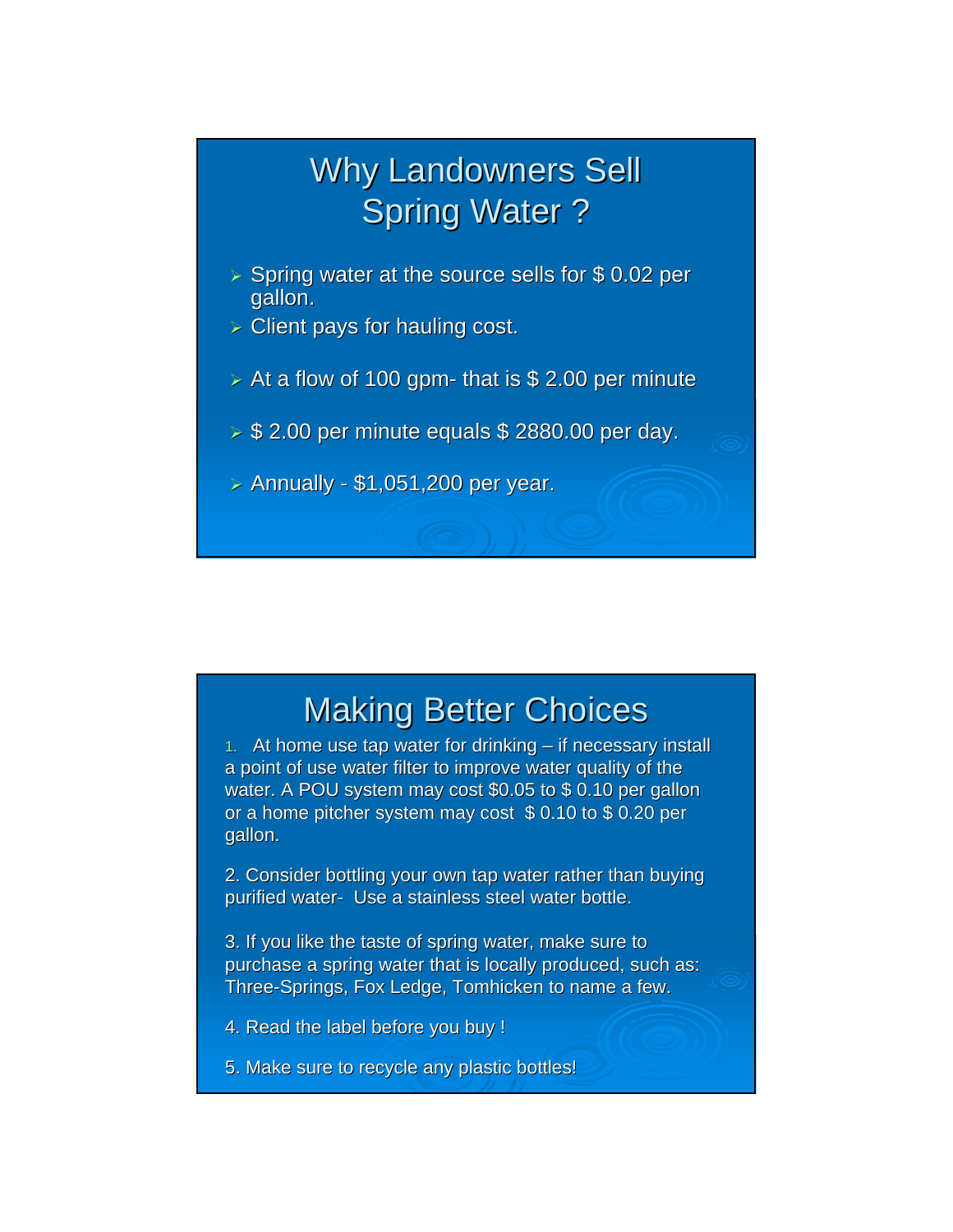## New Community Resource



Download a Free Copy (pdf) or Link to a copy at http://www.wilkes.edu/water

#### Also:

1. We are Working on a Regional Citizen Water Quality Database.

2. We provide informational water testing- not Certified Test



Add Your Data to the Citizen Database

## **Questions**

- $\triangleright$  Not so sure if I have answers?
- $\triangleright$  Resources
	- Water Testing -Treatment System Point Of Use Water Treatment Systems
	- http://www.water-research.net
	- University Informational Site on Drinking **Water**
	- http://www.wilkes.edu/water